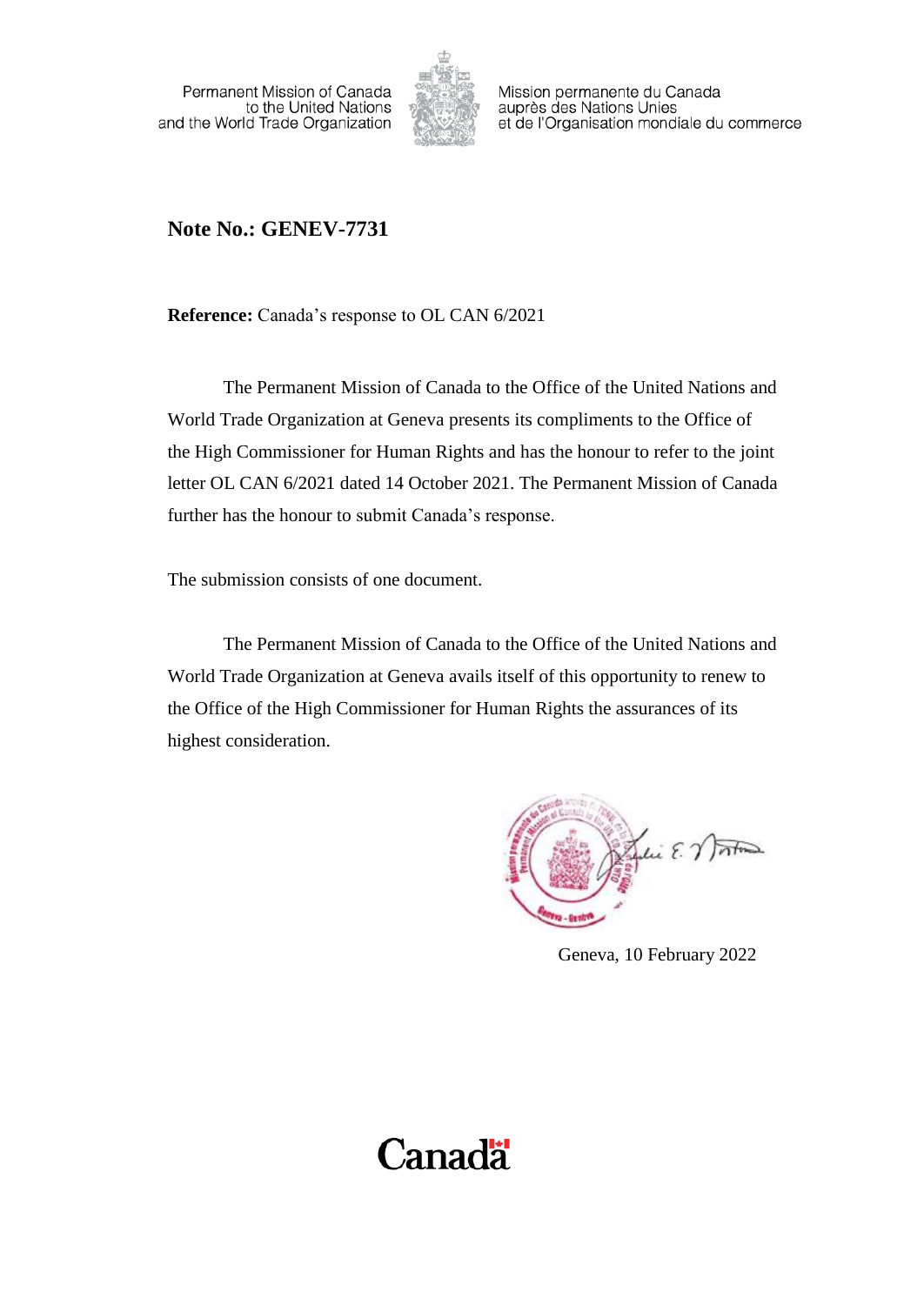#### **RESPONSE OF CANADA TO THE JOINT COMMUNICATION FROM SPECIAL PROCEDURES**

#### **REFERENCE OL CAN 6/2021**

#### **Introduction**

On 14 October 2021, the Working Group on the issue of human rights and transnational corporations and other business enterprises, the Special Rapporteur on the right to development, the Special Rapporteur on the right of everyone to the enjoyment of the highest attainable standard of physical and mental health, the Independent Expert on the promotion of a democratic and equitable international order, the Independent Expert on human rights and international solidarity, and the Special Rapporteur on extreme poverty and human rights, sent a Joint Communication to Canada (Ref: OL CAN 6/2021).

The Joint Communication expresses concerns about the unequal access to COVID-19 vaccines, medicines, health technologies, diagnostics and health therapies within and between States, which can negatively affect the well-being of individuals living in low- and middle-income States, exacerbating inequality and discrimination and impeding the realization of a democratic and equitable international order. The Joint Communication requests that Canada clarify the following:

- 1. Views on the proposed temporary waiver of certain COVID-19 Trade-Related Intellectual Property Rights (TRIPS) protections;
- 2. Information about relevant national policies, laws, and practices to produce and distribute vaccines;
- 3. Ways in which Canada supports efforts for international economic and scientific cooperation and international solidarity; and,
- 4. Information about laws and policies on full transparency in its contracts with pharmaceutical companies purchasing vaccines.

Canada takes its international human rights obligations seriously, and we welcome the opportunity to respond to this Joint Communication. Canada is committed to maintaining a constructive dialogue with the various United Nations mechanisms, such as the Special Procedures. Canada continues to engage with the Special Rapporteurs, Independent Experts, and Working Group in good faith, while maintaining its position that States' international human rights obligations apply within a State's territory and subject to its jurisdiction.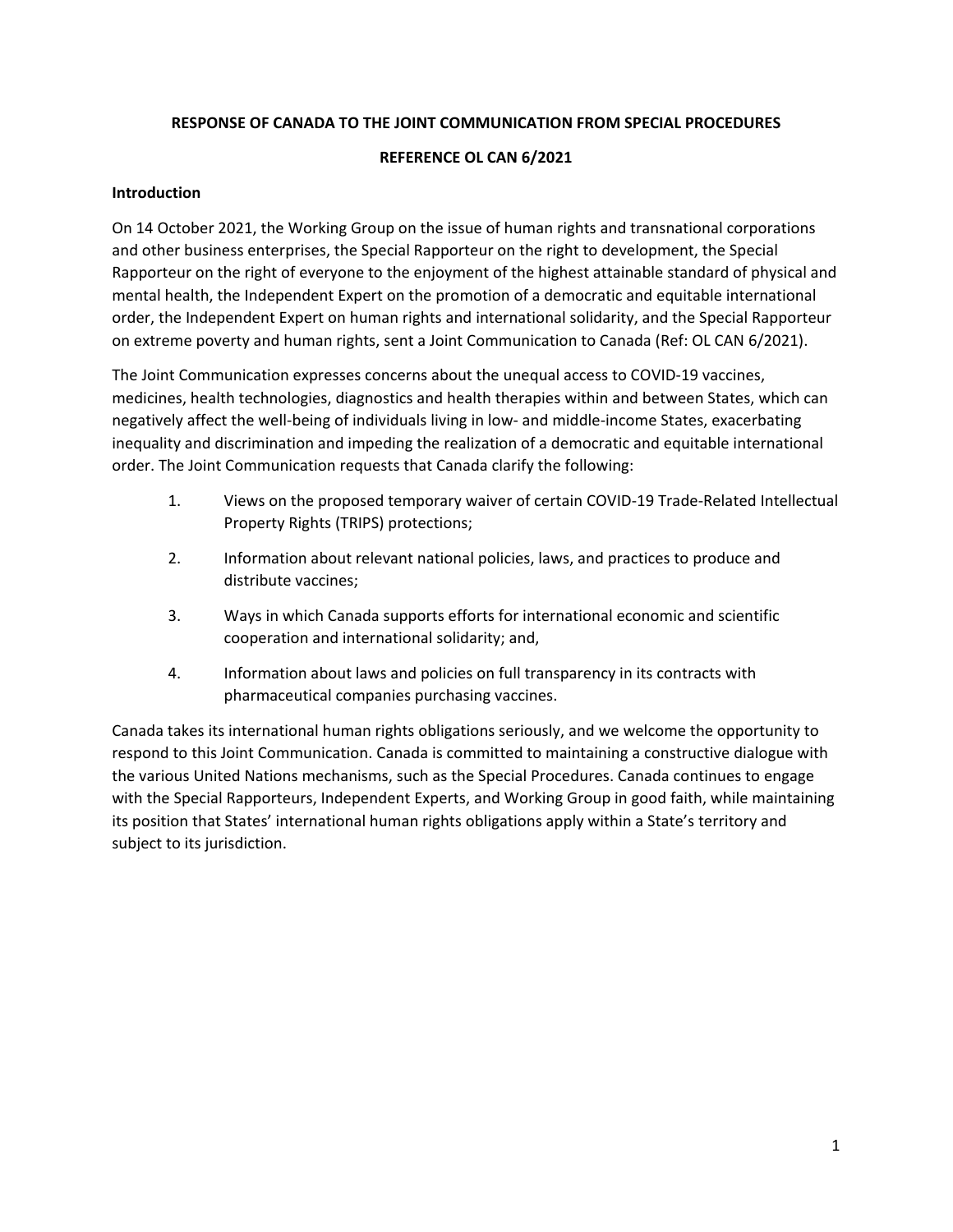#### **CANADA'S COVID-19 RESPONSE**

COVID-19 has presented unprecedented challenges that have impacted the health, social and economic well-being of everyone, globally. Canada's response to the COVID-19 challenges is: 1) to protect the health and safety of Canadians; and, 2) to support global and equitable access and distribution of COVID-19 diagnostics, equipment, therapeutics, and vaccines.

#### **Protecting the Health and Safety of Canadians – law, policies and practices**

Laws, policies, and practices are in place to ensure that COVID-19 vaccines are distributed across Canada's jurisdictions and available to all Canadians. The *[Canada Health Act](https://www.canada.ca/en/health-canada/services/health-care-system/canada-health-care-system-medicare/canada-health-act.html)*, Canada's federal legislation for publicly funded health care insurance, sets out the roles, responsibilities, and requirements for each jurisdiction (federal, and provincial or territorial) with regard to health care and services provision, including immunizations and other public health programs.

Procurement of routine vaccine supply is nationally coordinated through Canada's Bulk Purchase Program, and jurisdictions manage immunization programs directly, working with manufacturers to get vaccines to their preferred points of delivery. The distribution and management of a vaccine once delivered is managed by the jurisdiction, and vaccine supply chains across Canada regularly manage refrigerated product (2-8ºC) to reach Canadians, including remote and isolated communities.

Canada's distribution of COVID-19 vaccines is an ad hoc responsibility created under [Canada's COVID-19](https://www.canada.ca/en/public-health/services/diseases/2019-novel-coronavirus-infection/canadas-reponse/canadas-covid-19-immunization-plan.html#a1)  [plan,](https://www.canada.ca/en/public-health/services/diseases/2019-novel-coronavirus-infection/canadas-reponse/canadas-covid-19-immunization-plan.html#a1) and involves close collaboration between the Federal Government, Provincial and Territorial Governments, Indigenous leaders, municipal governments, public health and logistical experts, manufacturers, and all Canadians. In addition, expert advisors such as the [National Advisory Committee](https://www.canada.ca/en/public-health/services/immunization/national-advisory-committee-on-immunization-naci.html)  [on Immunization \(NACI\)](https://www.canada.ca/en/public-health/services/immunization/national-advisory-committee-on-immunization-naci.html) and international partners are key players of Canada's COVID-19 plan.

The objectives of Canada's COVID-19 plan are to minimize serious illness, overall deaths, and societal disruption from the pandemic, with the goal to enable all eligible Canadians to be immunized as quickly as possible against COVID-19, while ensuring that high-risk populations are prioritized. Canada's COVID-19 plan contains key elements to: 1) allocate, distribute and administer vaccines as efficiently, equitably and effectively as possible; 2) provide safe and effective vaccines as quickly as possible for all who want them; and, 3) monitor the safety, coverage and effectiveness of COVID-19 vaccines.

Canada's COVID-19 vaccine rollout is secured through advance purchasing agreements with pharmaceutical companies negotiated by the [Federal Government.](https://www.canada.ca/en/public-services-procurement/services/procuring-vaccines-covid19.html) Recognizing the urgent need for COVID-19 treatments, the Federal Minister of Health signed an [Interim Order Respecting the](https://www.canada.ca/en/health-canada/services/drugs-health-products/covid19-industry/interim-order-respecting-clinical-trials-medical-devices-drugs.html)  [Importation, Sale and Advertising of Drugs for Use in Relation to COVID-19,](https://www.canada.ca/en/health-canada/services/drugs-health-products/covid19-industry/interim-order-respecting-clinical-trials-medical-devices-drugs.html) to speed up the review and authorization of drugs and vaccines for COVID-19 without compromising safety and quality.

By August 2020, seven vaccine candidates were considered under the Canadian COVID-19 vaccine portfolio. The first COVID-19 vaccines authorized for use in Canada under the Interim Order -- Pfizer/ BioNTech and Moderna's mRNA vaccines - required substantial adaptation of specialized supply chains, to manage in a centralized manner.

Canada's COVID-19 Vaccine Comprehensive Distribution Plan uses a multi-phased approach to vaccine rollout based on independent, scientific, and expert advice of the NACI and other committees, and federal, provincial-territorial (FPT) health ministers. Planning for a phased immunization approach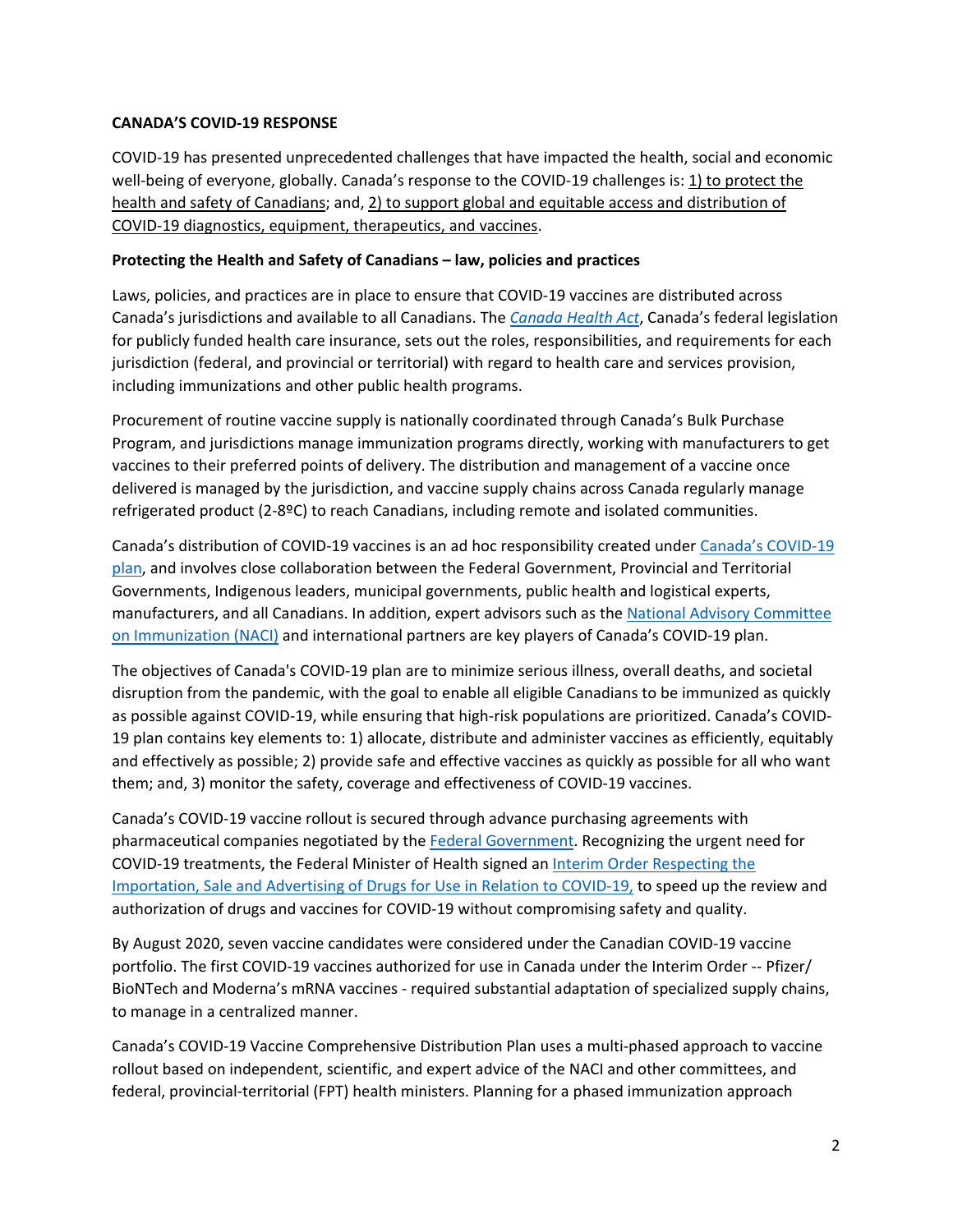commenced in October 2020. Vaccine distribution and administration began in December 2020, and expanded to a larger percentage of the population as vaccine supply increased in 2021.

Canada formed a Vaccine Rollout Task Force (VRTF), and established an Immunization National Operations Centre (NOC) for COVID-19, supported by a multidisciplinary team of experts, including the Canadian Armed Forces, as the federal logistical coordination entity and focal point for managing vaccine delivery and collaboration with provinces and territories for distribution and tracking.

Provinces and territories, in collaboration with municipal health units and Indigenous leadership, are responsible for decisions on sequencing, distribution and administration of vaccines, and each have their own operating system and use different models for vaccine logistics, delivery, and administration.

Information on transparency in contracts with pharmaceutical companies is stipulated by Canada's *[Access to Information Act \(ATIA\).](https://laws-lois.justice.gc.ca/eng/acts/a-1/)* The ATIA is Canada's legislation that provides access to information under the control of the Government of Canada. Disclosure of information relating to contracts between Canada and pharmaceutical companies on purchasing vaccines, including all elements of vaccine development, procurement, and provision is governed by the ATIA.

The ATIA establishes a right of access to information in records under the control of a government institution (s. 2(1)). Pursuant to this right, and following a request for information, a government institution is required to make every reasonable effort to assist the requester and provide timely access to records in the format requested (s. 4).

In addition to providing a right of access to information, the legislation also authorises the proactive disclosure of information in specific circumstances. However, the requirement for proactive disclosure under the ATIA may be limited where the information would otherwise be exempt from disclosure (s. 90).

The disclosure of information regarding contracts with pharmaceutical companies may be limited by exemptions set out in the legislation (s. 2(2)). For example, exemptions may apply for trade secrets, information that risks a material loss or prejudice, and information whose disclosure could interfere with contractual negotiations of a third party (ss. 20(1)). Exemptions may also apply for disclosure of information obtained in confidence from a variety of institutions (ss. 13(1)), or for records that contain personal information (s. 19).

Canada's [Policy on Access to Information](https://www.tbs-sct.gc.ca/pol/doc-eng.aspx?id=12453) and the [Interim Directive on the Administration of the Access](https://www.tbs-sct.gc.ca/pol/doc-eng.aspx?id=18310)  [to information Act](https://www.tbs-sct.gc.ca/pol/doc-eng.aspx?id=18310) set out the effective and consistent administration of the *ATIA*.

Canada's contracting authority, Public Services and Procurement Canada (PSPC) is bound by Canada's Policy on Access to Information. In support of Canada's commitment to transparency and accountability, PSPC worked extensively with its vaccine suppliers to secure their agreement on publicly releasable versions of Canada's vaccine contracts without compromising confidentiality or ongoing negotiations. As permitted by contract and law, PSPC has publicly disclosed information regarding its vaccine contracts to the fullest extent possible following requests through Canada's ATIA.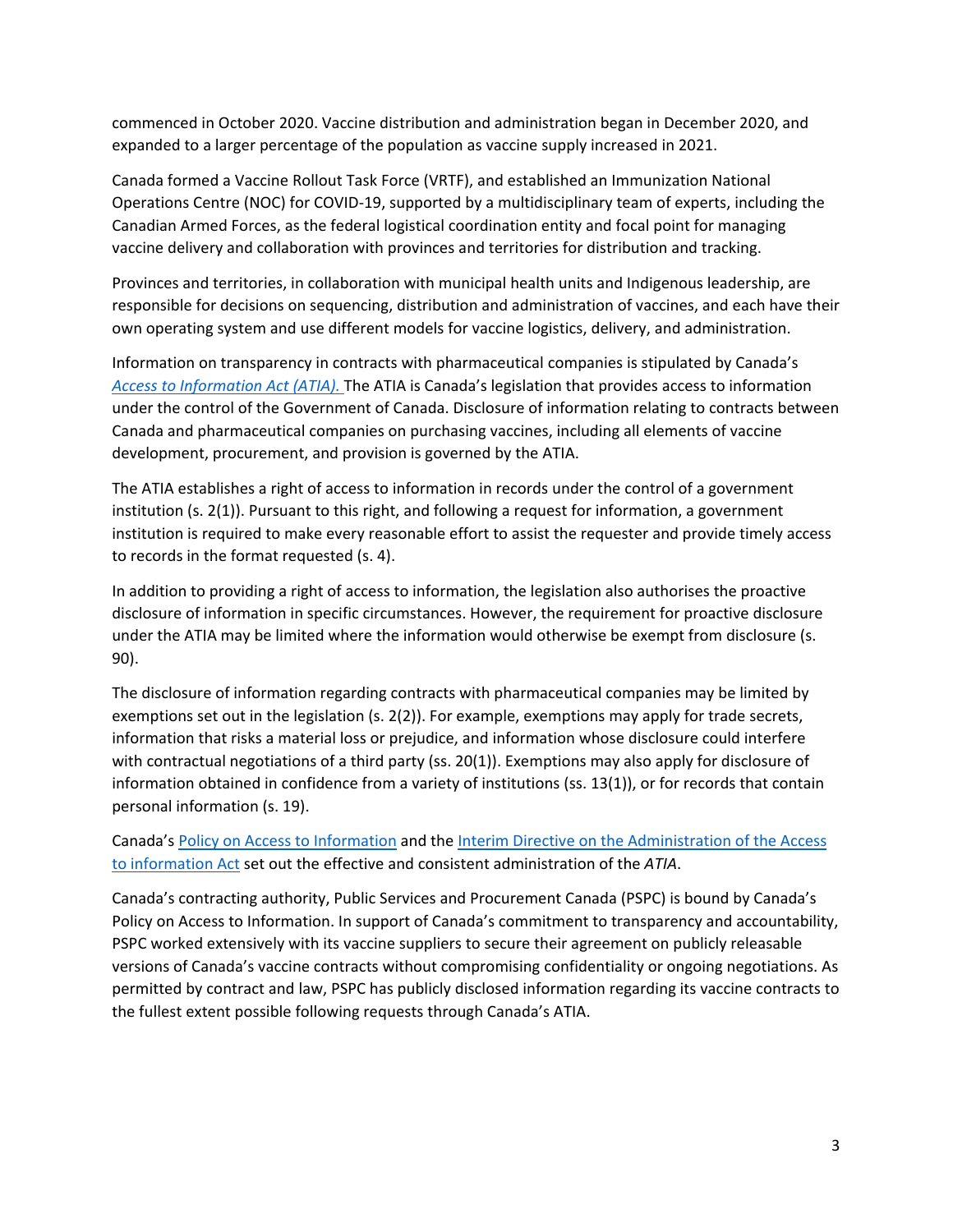# **Supporting global and equitable access and distribution of COVID-19 diagnostics, equipment, therapeutics, and vaccines – international cooperation and solidarity**

Canada is committed to end the acute phase of the pandemic and supports comprehensive global efforts to ensure that everyone, everywhere, has equitable access to affordable, safe, and effective COVID-19 diagnostics, equipment, therapeutics, and vaccines.

Canada firmly supports the Access to COVID-19 Tools (ACT) Accelerator and its vaccines pillar, the COVAX Facility. To date, Canada has invested over \$2.5 billion in international assistance in COVID-19 response, including a total of \$1.3 billion to support low- and middle-income countries to access COVID-19 vaccines, tests, and treatments through the ACT-Accelerator, and is a leading donor to this global collaborative effort.

These investments include \$545 million to the COVAX Advance Market Commitment for the procurement, and equitable allocation, delivery and distribution of COVID-19 vaccine doses for low- and middle-income countries. In addition, Canada has committed to donate the equivalent of at least 200 million doses to the COVAX Facility by the end of 2022 and provide further financial support to COVAX for procurement and delivery of doses. Canada's support to ACT-A includes the following collaboration on global health system strengthening with the World Health Organization (WHO) and others:

*WHO Health Systems and Response Connector (HSRC) -* CAD \$100 million

• to identify and address health systems bottlenecks and weaknesses inhibiting the effective scale-up, delivery and equitable deployment of COVID-19 vaccines and therapeutics in up to 75 countries.

#### *WHO Primary Health Care Systems Strengthening in the Context of COVID-19 -* CAD \$30.38 million

- to assist 10 target countries (Bolivia, Ghana, Kenya, Mali, Mongolia, Pakistan, South Sudan, Sri Lanka, Sudan, and Ukraine) to address needs and gaps identified for the continuation of essential services.
- to the Joint Special Programme of Research, Development and Research Training in Human Reproduction (HRP), to identify and analyze specific innovations and modifications made by countries to ensure continued access to and delivery of health services.

*Support to WHO's COVID-19 Preparedness and Response Activities -* CAD \$15 million

• to focus on the eleven pillars of the COVID-19 Strategic Preparedness and Response Plan (SPRP) 2021 in the WHO Africa Region

# *Pan American Health Organization (PAHO): Access to COVID-19 Vaccines and Therapeutics for Populations in Situations of Vulnerability in Americas* – CAD \$50 million

• to strengthen mechanisms for the regulation and oversight of COVID-19 vaccines, and provide targeted support to Latin America and the Caribbean for the development, procurement, and distribution of vaccines and therapeutics to populations in situations of vulnerability.

### *Vaccine Manufacturing - \$15 million*

• to support the COVAX Manufacturing Task Force partners and set up an mRNA technology transfer and manufacturing hub in South Africa to enable regional development and production of mRNA vaccines and technologies.